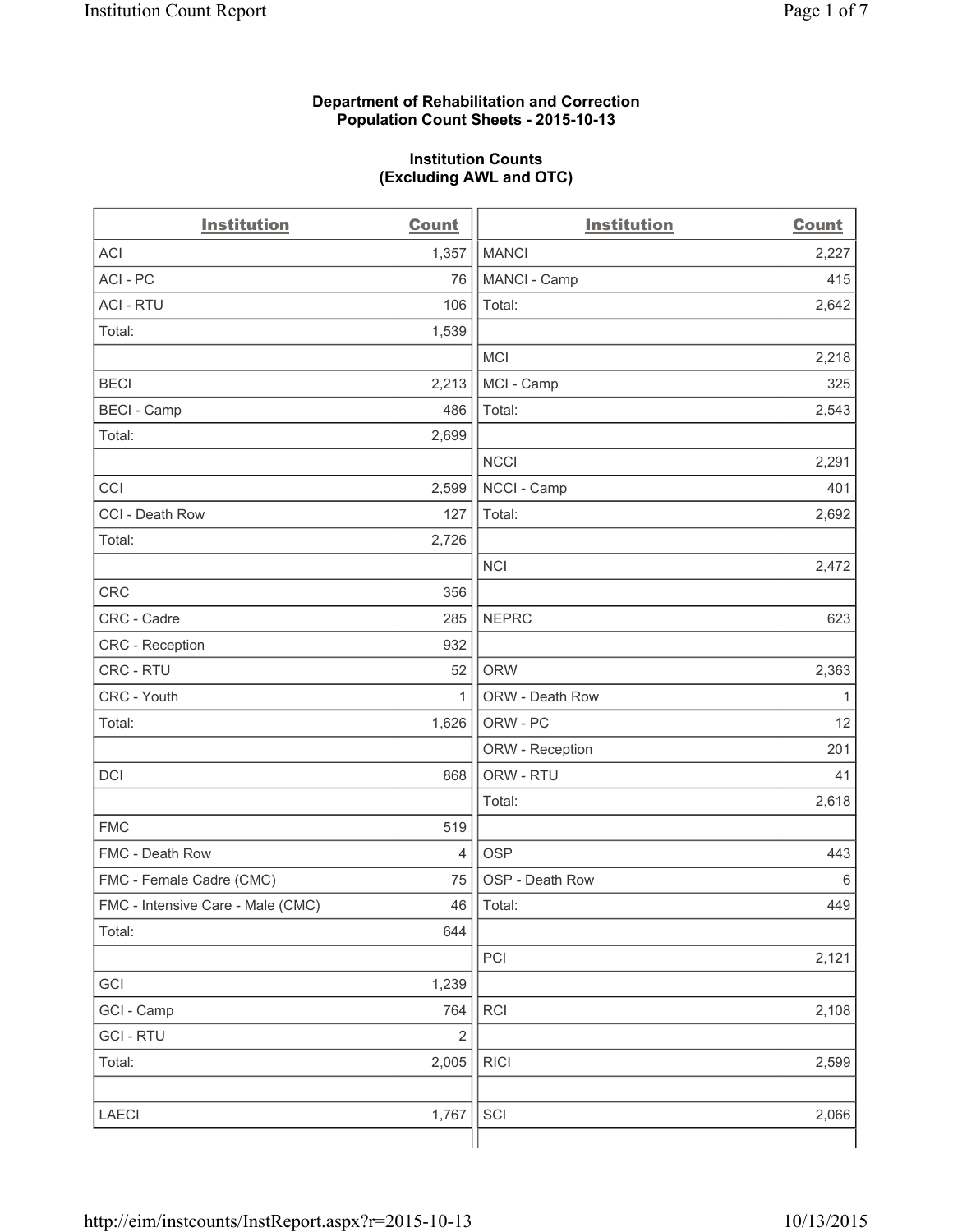| LECI                     | 2,313 | SOCF             |                          | 1,167  |
|--------------------------|-------|------------------|--------------------------|--------|
| LECI - Camp              | 180   | SOCF - RTU       |                          | 51     |
| Total:                   | 2,493 | Total:           |                          | 1,218  |
|                          |       |                  |                          |        |
| LOCI                     | 2,284 | <b>TCI</b>       |                          | 1,084  |
|                          |       | TCI - Camp       |                          | 445    |
| LORCI                    | 177   | Total:           |                          | 1,529  |
| LORCI - Cadre            | 138   |                  |                          |        |
| <b>LORCI - Reception</b> | 978   | <b>TOCI</b>      |                          | 955    |
| Total:                   | 1,293 | <b>TOCI - PC</b> |                          | 105    |
|                          |       | Total:           |                          | 1,060  |
| <b>MACI</b>              | 1,156 |                  |                          |        |
| MACI - Minimum           | 1,378 | <b>WCI</b>       |                          | 1,277  |
| Total:                   | 2,534 | <b>WCI-RTU</b>   |                          | 91     |
|                          |       | Total:           |                          | 1,368  |
|                          |       |                  |                          |        |
|                          |       |                  | <b>Total Population:</b> | 50,586 |

\* The Total Population includes 31 Offenders with Reason Codes 30 & 31. \*\* The Total Population includes 33 Offenders with Reason Code 0A.

## **Male Population by Security Level (Include AWL and Exclude OTC)**

| <b>Security Level</b>  |                   | <b>Body</b> | <b>AWL</b> | $(-OTC)$ | <b>Total</b> |
|------------------------|-------------------|-------------|------------|----------|--------------|
| Total Level 5          |                   | 136         | 4          | 0        | 140          |
| <b>Total Level 4</b>   |                   | 1,728       | 20         | 18       | 1,730        |
| Total Level 3          |                   | 11,571      | 155        | 120      | 11,606       |
| Total Level 2          |                   | 17,313      | 253        | 157      | 17,409       |
| Total Level 1          |                   | 15,424      | 185        | 80       | 15,529       |
| <b>Total Death Row</b> |                   | 139         | 1          |          | 139          |
|                        | <b>Total Male</b> | 46,311      | 618        | 376      | 46,553       |

### **Female Population by Institution (Include AWL and Exclude OTC)**

| <b>Institution</b>       | <b>Body</b> | <b>AWL</b> | $(-OTC)$ | <b>Total</b> |  |
|--------------------------|-------------|------------|----------|--------------|--|
| <b>DCI</b>               | 868         |            | 5        | 870          |  |
| <b>FMC</b>               | 23          | 3          |          | 25           |  |
| FMC - Female Cadre (CMC) | 75          | 3          | っ        | 76           |  |
| <b>NEPRC</b>             | 623         | 15         | 5        | 633          |  |
| <b>ORW</b>               | 2,363       | 66         | 33       | 2,396        |  |
| <b>ORW - Death Row</b>   |             | 0          |          |              |  |
|                          |             |            |          |              |  |

٦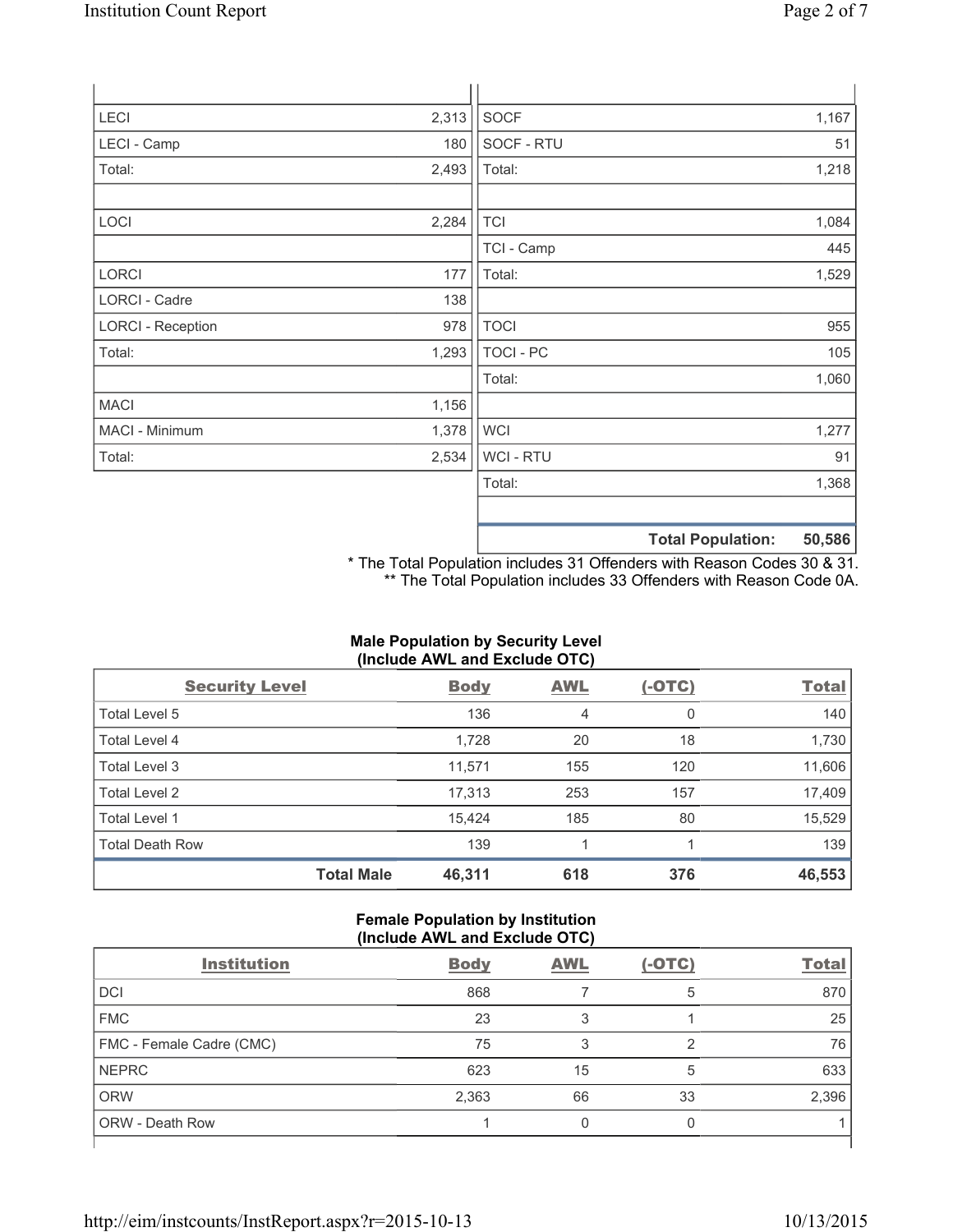| ORW - PC        |                     | 12    |    |    | 12    |
|-----------------|---------------------|-------|----|----|-------|
| ORW - Reception |                     | 201   | 0  |    | 201   |
| ORW - RTU       |                     | 41    |    |    | 41    |
|                 | <b>Total Female</b> | 4,207 | 95 | 47 | 4,255 |
|                 |                     |       |    |    |       |
|                 |                     |       |    |    |       |

#### **Male Population by Institution: Security Level 5 (Include AWL and Exclude OTC)**

| <b>Institution</b>   | <b>Body</b>    | <b>AWL</b> | $(-OTC)$     | <b>Total</b> |
|----------------------|----------------|------------|--------------|--------------|
| CRC                  |                | 0          | O            |              |
| <b>MANCI</b>         | 0              |            |              |              |
| <b>OSP</b>           | 129            | 0          | $\Omega$     | 129          |
| <b>RCI</b>           | $\overline{2}$ | 0          | $\Omega$     |              |
| <b>RICI</b>          | $\Omega$       |            | <sup>0</sup> |              |
| SOCF                 |                | 0          | <sup>0</sup> |              |
| <b>TOCI</b>          | $\mathcal{P}$  | 2          |              | 4            |
| <b>WCI</b>           |                | O          | <sup>0</sup> |              |
| <b>Total Level 5</b> | 136            | 4          |              | 140          |

## **Male Population by Institution: Security Level 4 (Include AWL and Exclude OTC)**

| <b>Institution</b>       | <b>Body</b>    | <b>AWL</b>                | $(-OTC)$                  | <b>Total</b>   |
|--------------------------|----------------|---------------------------|---------------------------|----------------|
| CRC                      | 12             | $\mathbf 0$               | $\mathsf 0$               | 12             |
| CRC - Reception          | $\overline{2}$ | $\mathbf 0$               | $\mathbf 0$               | $\overline{2}$ |
| <b>LAECI</b>             | 1              | $\mathbf 0$               | $\mathsf 0$               | $\mathbf{1}$   |
| LECI                     | $\sqrt{5}$     | $\mathbf 0$               | $\mathsf{O}\xspace$       | $\,$ 5 $\,$    |
| <b>LORCI</b>             | $\overline{4}$ | $\ensuremath{\mathsf{3}}$ | $\,$ 3 $\,$               | $\overline{4}$ |
| <b>LORCI - Reception</b> | $\,6\,$        | $\mathbf 0$               | $\mathsf 0$               | $\,6\,$        |
| <b>MANCI</b>             | $\overline{2}$ | $\mathbf 0$               | $\boldsymbol{0}$          | $\sqrt{2}$     |
| <b>NCCI</b>              | $\sqrt{5}$     | $\mathbf 0$               | 0                         | $\sqrt{5}$     |
| <b>NCI</b>               |                | $\mathbf 0$               | 0                         | 1              |
| <b>OSP</b>               | 303            | $\mathbf 0$               | 0                         | 303            |
| <b>RCI</b>               | $9\,$          | $\mathbf 0$               | $\mathsf{O}\xspace$       | 9              |
| <b>SOCF</b>              | 1,081          | 13                        | 12                        | 1,082          |
| SOCF - RTU               | 47             | $\mathsf 0$               | 0                         | 47             |
| <b>TCI</b>               | 5              | $\mathbf 0$               | $\mathbf 0$               | $\sqrt{5}$     |
| <b>TOCI</b>              | 183            | 4                         | $\ensuremath{\mathsf{3}}$ | 184            |
| <b>TOCI - PC</b>         | 46             | $\mathbf 0$               | $\mathsf 0$               | 46             |
| <b>WCI</b>               | 15             | $\mathsf{O}\xspace$       | $\boldsymbol{0}$          | 15             |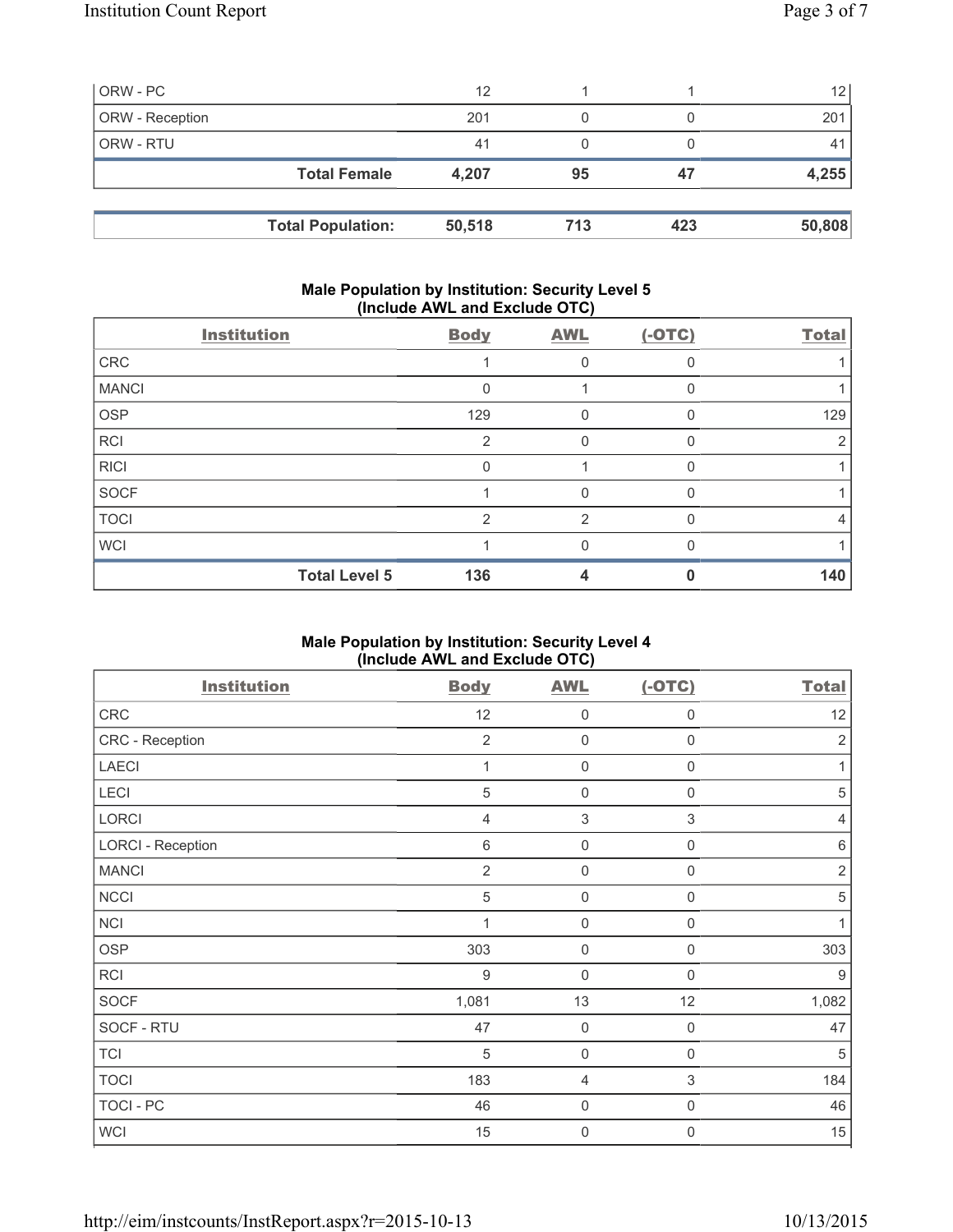| <b>WCI-RTU</b> |                      |      |    |  |
|----------------|----------------------|------|----|--|
|                | <b>Total Level 4</b> | ,728 | 18 |  |

| <b>Institution</b>                | <b>Body</b>    | <b>AWL</b>                | $(-OTC)$            | <b>Total</b>     |
|-----------------------------------|----------------|---------------------------|---------------------|------------------|
| ACI                               | 13             | $\mathsf{O}\xspace$       | 0                   | 13               |
| ACI-PC                            | 1              | $\mathsf 0$               | $\mathsf{O}\xspace$ | 1                |
| <b>BECI</b>                       | 1              | $\mathsf{O}\xspace$       | $\mathsf{O}\xspace$ | 1                |
| CCI                               | 5              | $\mathsf{O}\xspace$       | $\mathsf 0$         | $\sqrt{5}$       |
| <b>CRC</b>                        | 118            | 12                        | $\hbox{9}$          | 121              |
| CRC - Cadre                       | 203            | $\mathbf 1$               | $\mathsf 0$         | 204              |
| CRC - Reception                   | 755            | 17                        | 15                  | 757              |
| CRC - RTU                         | 24             | $\mathbf 1$               | 1                   | 24               |
| <b>FMC</b>                        | $\sqrt{5}$     | $\mathbf{1}$              | $\mathsf 0$         | $\,6\,$          |
| FMC - Intensive Care - Male (CMC) | $\overline{7}$ | $\mathsf{O}\xspace$       | $\mathsf{O}\xspace$ | $\overline{7}$   |
| GCI - Camp                        | 1              | $\mathsf{O}\xspace$       | $\mathsf 0$         | 1                |
| <b>LAECI</b>                      | $\overline{4}$ | $\mathsf{O}\xspace$       | $\mathsf{O}\xspace$ | 4                |
| LECI                              | 2,202          | 20                        | 19                  | 2,203            |
| LOCI                              | $\hbox{9}$     | $\mathbf 0$               | $\mathbf 0$         | $\boldsymbol{9}$ |
| LORCI                             | 84             | 23                        | 19                  | 88               |
| LORCI - Cadre                     | 101            | $\mathsf{O}\xspace$       | $\mathbf 0$         | 101              |
| <b>LORCI - Reception</b>          | 667            | $\ensuremath{\mathsf{3}}$ | $\mathsf{O}\xspace$ | 670              |
| <b>MACI</b>                       | $\sqrt{5}$     | $\mathbf 0$               | $\mathbf 0$         | 5                |
| <b>MANCI</b>                      | 2,166          | 20                        | 17                  | 2,169            |
| MCI                               | 16             | $\mathsf{O}\xspace$       | $\mathsf 0$         | $16$             |
| <b>NCCI</b>                       | 22             | $\mathsf{O}\xspace$       | $\mathsf 0$         | 22               |
| <b>NCI</b>                        | $\overline{7}$ | $\mathsf{O}\xspace$       | $\mathsf{O}\xspace$ | $\overline{7}$   |
| PCI                               | 45             | 5                         | $\mathbf 0$         | 50               |
| RCI                               | 1,900          | 25                        | 18                  | 1,907            |
| <b>RICI</b>                       | $\sqrt{5}$     | $\mathbf 1$               | 1                   | $\,$ 5 $\,$      |
| SCI                               | $\sqrt{5}$     | $\mathsf{O}\xspace$       | $\mathsf 0$         | $\,$ 5 $\,$      |
| SOCF                              | 84             | 1                         | 1                   | 84               |
| SOCF - RTU                        | $\overline{4}$ | $\mathsf{O}\xspace$       | $\mathsf 0$         | 4                |
| <b>TCI</b>                        | 1,001          | $10$                      | $10$                | 1,001            |
| TCI - Camp                        | $\mathbf{1}$   | $\mathsf{O}\xspace$       | $\mathsf{O}\xspace$ | 1                |
| <b>TOCI</b>                       | 731            | $\mathbf{1}$              | $\mathbf{1}$        | 731              |
| <b>TOCI - PC</b>                  | 57             | $\mathsf{O}\xspace$       | $\mathsf{O}\xspace$ | 57               |
| <b>WCI</b>                        | 1,235          | 14                        | 9                   | 1,240            |
| WCI - RTU                         | 87             | $\mathsf{O}\xspace$       | $\mathsf{O}\xspace$ | 87               |

# **Male Population by Institution: Security Level 3 (Include AWL and Exclude OTC)**

ľ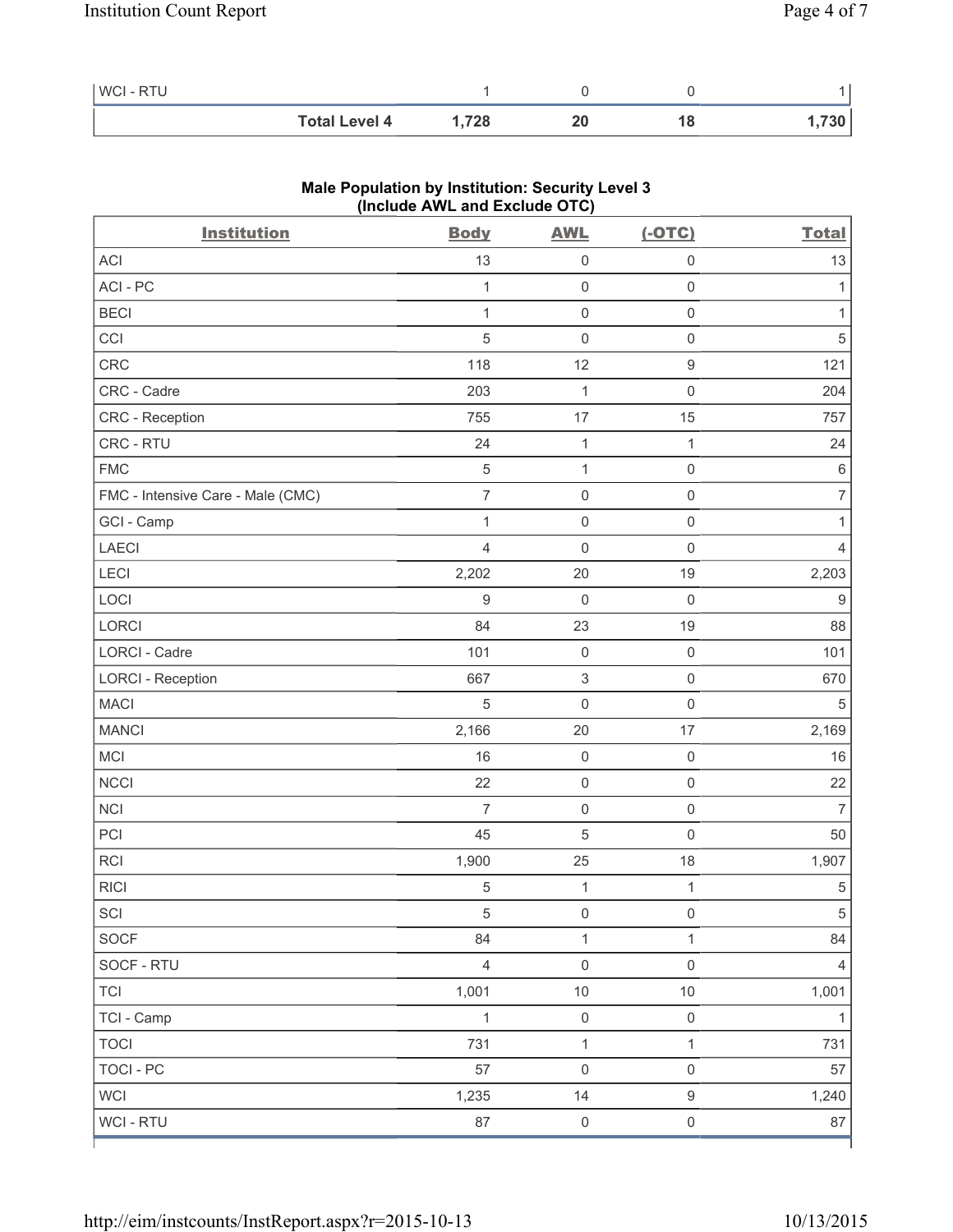| 11,606<br>11,571<br><b>Total Level 3</b><br>155<br>120 |
|--------------------------------------------------------|
|--------------------------------------------------------|

| <b>Institution</b>                | <b>Body</b>    | <b>AWL</b>                | $(-OTC)$                  | <b>Total</b>   |
|-----------------------------------|----------------|---------------------------|---------------------------|----------------|
| <b>ACI</b>                        | 625            | $\overline{7}$            | $\overline{2}$            | 630            |
| ACI-PC                            | 74             | $\mathbf 0$               | $\mathsf{O}\xspace$       | 74             |
| <b>ACI - RTU</b>                  | 59             | $\mathbf 0$               | $\mathsf 0$               | 59             |
| <b>BECI</b>                       | 1,473          | 21                        | $10$                      | 1,484          |
| CCI                               | 1,732          | $\,8\,$                   | $\sqrt{5}$                | 1,735          |
| CRC                               | 108            | $\ensuremath{\mathsf{3}}$ | $\mathsf 0$               | 111            |
| CRC - Cadre                       | 70             | $\mathsf 0$               | $\mathsf 0$               | 70             |
| CRC - Reception                   | 118            | $\overline{7}$            | $6\,$                     | 119            |
| CRC - RTU                         | 21             | $\mathsf{O}\xspace$       | $\mathsf 0$               | 21             |
| CRC - Youth                       | $\mathbf{1}$   | $\mathsf{O}\xspace$       | $\mathsf 0$               | 1              |
| <b>FMC</b>                        | $\overline{2}$ | $\mathbf{1}$              | $\mathsf 0$               | $\mathfrak{S}$ |
| FMC - Intensive Care - Male (CMC) | 22             | $\mathsf{O}\xspace$       | $\mathsf 0$               | 22             |
| GCI                               | 814            | $\,6\,$                   | $\ensuremath{\mathsf{3}}$ | 817            |
| GCI - Camp                        | $\mathbf{1}$   | $\mathsf{O}\xspace$       | $\mathsf 0$               | 1              |
| <b>GCI-RTU</b>                    | $\mathbf{1}$   | $\mathbf 0$               | $\mathsf 0$               | 1              |
| <b>LAECI</b>                      | 1,107          | 23                        | 18                        | 1,112          |
| LECI                              | 89             | $\mathsf{O}\xspace$       | $\mathsf{O}\xspace$       | 89             |
| LOCI                              | 1,144          | $\,6\,$                   | $\sqrt{5}$                | 1,145          |
| LORCI                             | 60             | 22                        | 20                        | 62             |
| LORCI - Cadre                     | 33             | $\mathsf{O}\xspace$       | $\mathsf{O}\xspace$       | 33             |
| <b>LORCI - Reception</b>          | 182            | $\mathbf 1$               | $\mathsf 0$               | 183            |
| <b>MACI</b>                       | 1,151          | $\boldsymbol{9}$          | $\ensuremath{\mathsf{3}}$ | 1,157          |
| <b>MANCI</b>                      | 40             | $\mathsf{O}\xspace$       | $\mathbf 0$               | 40             |
| <b>MCI</b>                        | 1,711          | 28                        | 14                        | 1,725          |
| MCI - Camp                        | $\mathbf{1}$   | $\mathsf{O}\xspace$       | $\mathsf 0$               | 1              |
| <b>NCCI</b>                       | 1,554          | 18                        | 14                        | 1,558          |
| NCCI - Camp                       | 17             | $\mathsf 0$               | $\mathsf 0$               | 17             |
| <b>NCI</b>                        | 1,649          | 34                        | 25                        | 1,658          |
| PCI                               | 750            | 15                        | $\,8\,$                   | 757            |
| RCI                               | 197            | $\mathsf{O}\xspace$       | $\mathsf 0$               | 197            |
| <b>RICI</b>                       | 1,500          | 25                        | 12                        | 1,513          |
| SCI                               | 907            | 19                        | 12                        | 914            |
| <b>TCI</b>                        | 32             | $\mathsf{O}\xspace$       | $\mathsf{O}\xspace$       | 32             |
| <b>TOCI</b>                       | 39             | $\mathsf{O}\xspace$       | $\mathsf 0$               | 39             |
| <b>TOCI - PC</b>                  | $\overline{2}$ | $\mathsf{O}\xspace$       | $\mathsf{O}\xspace$       | $\sqrt{2}$     |

### **Male Population by Institution: Security Level 2 (Include AWL and Exclude OTC)**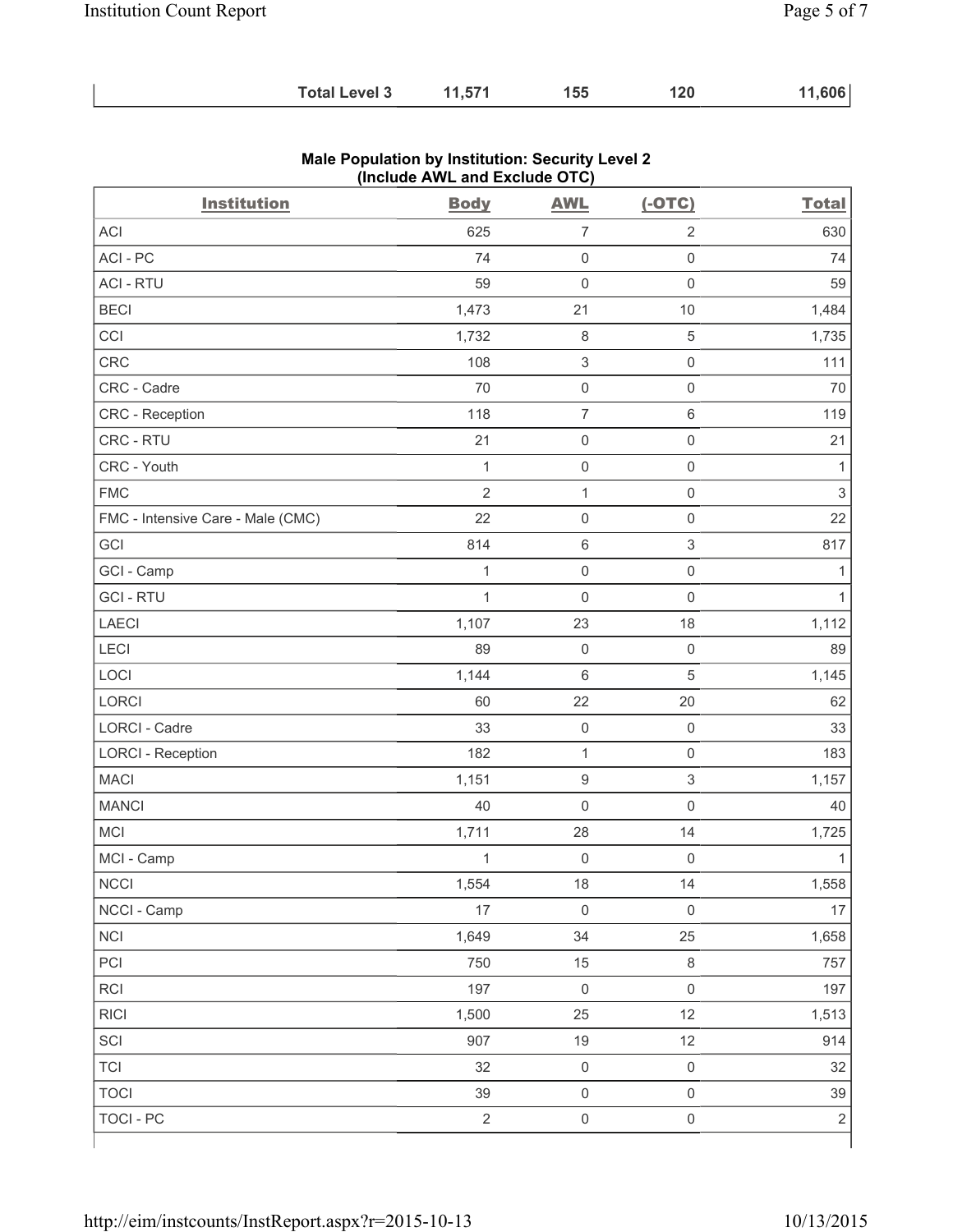| <b>WCI</b>     |                      | 25     |     |     | 25     |
|----------------|----------------------|--------|-----|-----|--------|
| <b>WCI-RTU</b> |                      |        |     |     | -      |
|                | <b>Total Level 2</b> | 17,313 | 253 | 157 | 17,409 |

# **Male Population by Institution: Security Level 1 (Include AWL and Exclude OTC)**

| <b>Institution</b>                | <b>Body</b>    | <b>AWL</b>          | $(-OTC)$            | <b>Total</b>   |
|-----------------------------------|----------------|---------------------|---------------------|----------------|
| <b>ACI</b>                        | 719            | $\overline{7}$      | $\mathbf{1}$        | 725            |
| ACI-PC                            | $\mathbf{1}$   | $\mathsf{O}\xspace$ | $\mathsf{O}\xspace$ | 1              |
| <b>ACI - RTU</b>                  | 47             | $\mathbf 1$         | $\mathsf 0$         | 48             |
| <b>BECI</b>                       | 739            | 13                  | 4                   | 748            |
| <b>BECI - Camp</b>                | 486            | $\mathbf 0$         | $\mathbf 0$         | 486            |
| CCI                               | 862            | 11                  | $\overline{5}$      | 868            |
| <b>CRC</b>                        | 58             | $\mathsf{O}\xspace$ | $\mathsf{O}\xspace$ | 58             |
| CRC - Cadre                       | 12             | $\mathsf{O}\xspace$ | $\mathsf 0$         | 12             |
| CRC - Reception                   | 53             | $\mathbf{1}$        | $\mathbf{1}$        | 53             |
| CRC - RTU                         | $\overline{7}$ | $\mathsf{O}\xspace$ | $\mathsf 0$         | $\overline{7}$ |
| <b>FMC</b>                        | 488            | $\sqrt{2}$          | $\mathsf 0$         | 490            |
| FMC - Intensive Care - Male (CMC) | 17             | $\mathsf{O}\xspace$ | $\mathsf 0$         | 17             |
| GCI                               | 425            | 15                  | $\,8\,$             | 432            |
| GCI - Camp                        | 762            | $\mathsf{O}\xspace$ | $\mathsf{O}\xspace$ | 762            |
| <b>GCI-RTU</b>                    | $\mathbf{1}$   | $\mathsf 0$         | $\mathsf 0$         | $\mathbf{1}$   |
| <b>LAECI</b>                      | 655            | $\overline{7}$      | $6\,$               | 656            |
| LECI                              | 17             | $\sqrt{2}$          | $\mathbf{1}$        | 18             |
| LECI - Camp                       | 180            | $\mathbf{1}$        | $\mathbf{1}$        | 180            |
| LOCI                              | 1,131          | $\,8\,$             | $\mathbf{1}$        | 1,138          |
| LORCI                             | 29             | $\overline{4}$      | $\overline{4}$      | 29             |
| <b>LORCI - Cadre</b>              | 4              | $\mathsf{O}\xspace$ | $\mathsf{O}\xspace$ | $\overline{4}$ |
| <b>LORCI - Reception</b>          | 123            | $\mathsf{O}\xspace$ | $\mathsf 0$         | 123            |
| MACI - Minimum                    | 1,378          | 10                  | $\sqrt{5}$          | 1,383          |
| <b>MANCI</b>                      | 19             | $\hbox{9}$          | $\overline{4}$      | 24             |
| MANCI - Camp                      | 415            | $\mathsf 0$         | $\mathsf{O}\xspace$ | 415            |
| <b>MCI</b>                        | 491            | $\boldsymbol{9}$    | $\overline{c}$      | 498            |
| MCI - Camp                        | 324            | $\mathsf{O}\xspace$ | $\mathsf 0$         | 324            |
| <b>NCCI</b>                       | 709            | 13                  | $\boldsymbol{9}$    | 713            |
| NCCI - Camp                       | 384            | $\mathsf{O}\xspace$ | $\mathsf 0$         | 384            |
| <b>NCI</b>                        | 814            | $10$                | $\overline{4}$      | 820            |
| <b>OSP</b>                        | $10$           | $\mathsf{O}\xspace$ | $\mathsf{O}\xspace$ | $10$           |
| PCI                               | 1,326          | 23                  | $10$                | 1,339          |
| <b>RICI</b>                       | 1,094          | 14                  | $\,6\,$             | 1,102          |